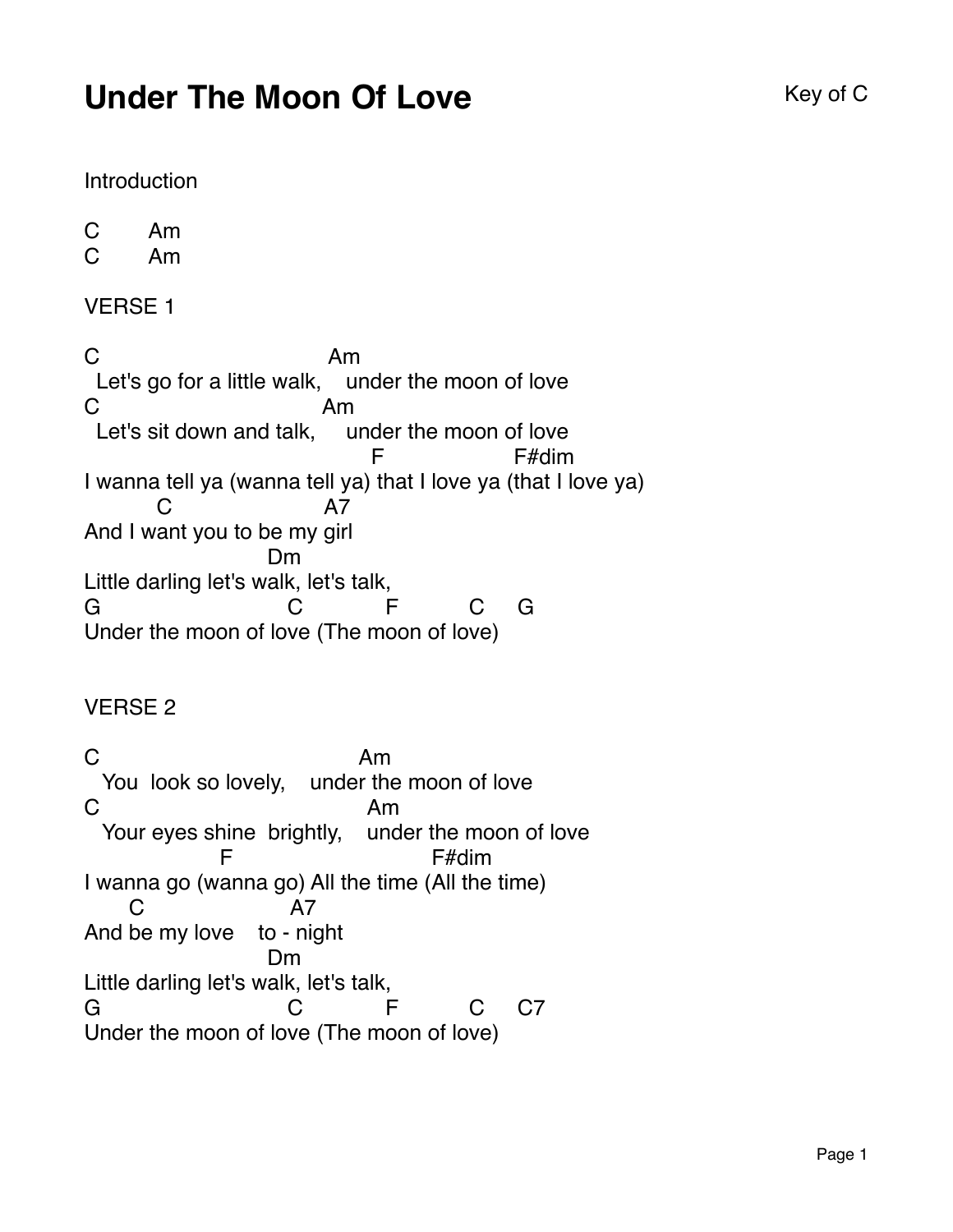## BRIDGE

I wanna t alk sweet talk, and whisper things in your e ars F C I'm gonna t ell you lots of thing I know you've been longing to h ear D7 G (Come on little darling take my hand)

## VERSE 3

C Let's go for a little walk, under the moon of love Am C Let's sit down and talk, Am under the moon of love I wanna tell ya ( wanna tell ya) that I love ya (that I love ya) F F#dim7 And I w ant you to be my girl C A7 Little darling let's w alk, let's talk, Dm G Under the moon of love (The moon of love) C F  $\cap$ 

## BRIDGE

I gonna t alk sweet talk, and whisper things in your e ars F  $\mathsf{C}$ I'm gonna t ell you lots of thing I know you've been longing to h ear D7. G

(Come on little darling take my hand)

 $\mathcal{C}$  Let's go for a little walk, under the moon of love Am C Let's sit right down and talk, under the moon of loveAm